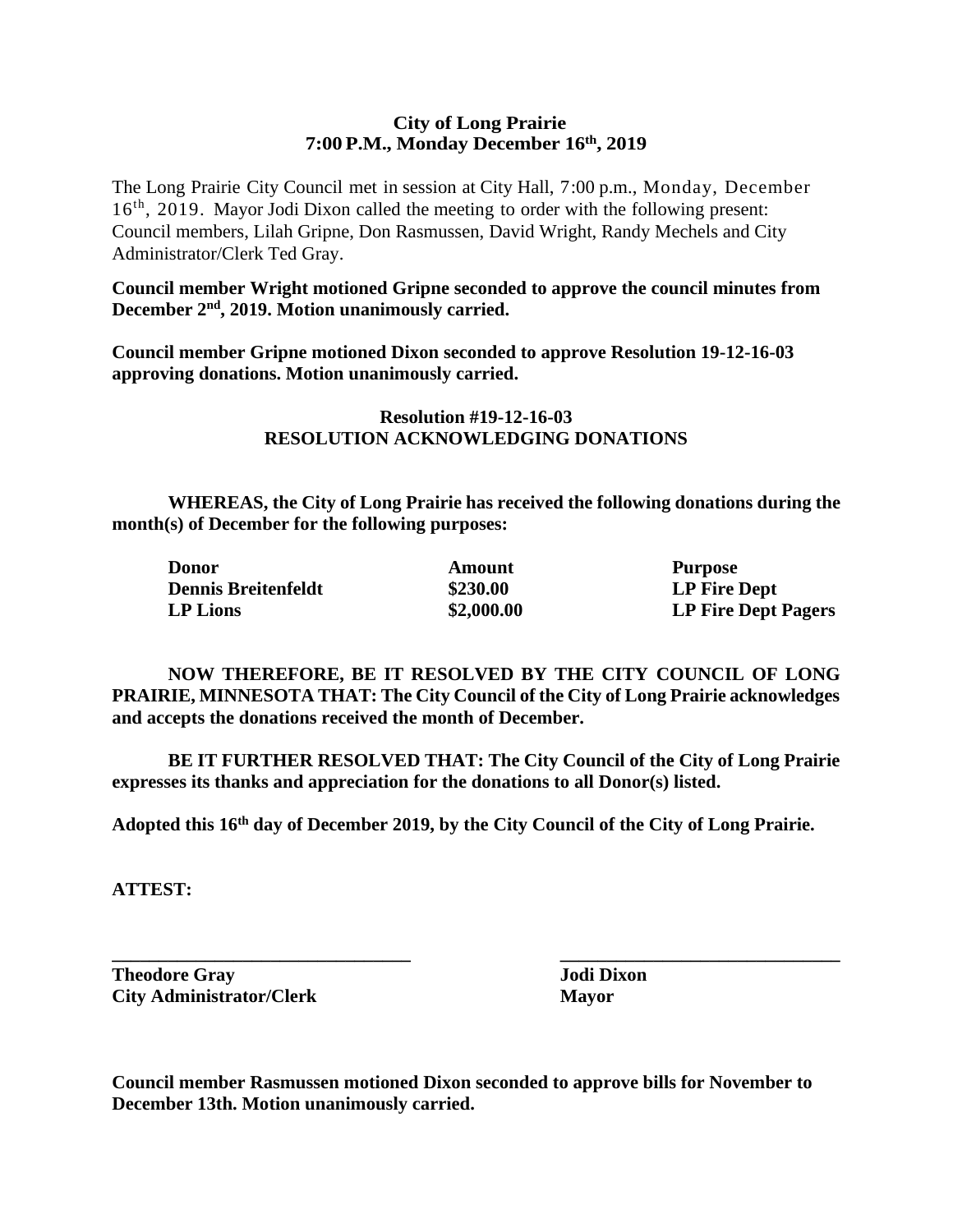#### (Appointments)

Skip Duschesneau from DW Jones Incorporated and Todd Hagen from Ehlers presented to the council regarding a 37 Unit apartment complex, the MHFA (Minnesota Housing Finance Authority) grant to be applied for, and the Workforce TIF District/Abatement process. Mr. Duschesneau discussed the grant process, DW Jones Incorporated applies for the grant with the City of Long Prairie. DW Jones Incorporated will provided their required financial information for the MHFA grant that is being applied for. The application is due by January  $10<sup>th</sup>$ , 2019 and the notification of the award will be known sometime in February. Mr. Hagen explained the Workforce TIF District and Tax Abatement process. The TIF district would be for 9 years and the Tax Abatement for 5 years. The resolution that is presented to the council for approval, which was provided to the School District and will be provided to Todd County is for preliminary purposes for DW Jones Incorporated to start the application process. Mr. Hagen laid out what a TIF District would look like, the tax revenue would be captured at the time of the purchase of the 5.5 acres. The developer would not pay taxes on the finished constructed apartment complex until 14 years of TIF and Abatement have been completed. Mr. Hagen laid out a schedule of events for next steps in this process. Mr. Duschesneau stated that in January or February we would hold a Public Hearing regarding the new TIF District. Once approved then they would be coming to Planning and Zoning for a conditional use permit. Council member Mechels asked if the City could look at overlaying a stretch of  $2<sup>nd</sup>$  Ave that connects to HWY 27, and also asked about Sewer and Water capacity for apartment complex like this. A resolution is presented to the council for preliminary approval the 2nd Ave Apartment complex.

## **Council member Gripne motioned Rasmussen seconded to approve Resolution 19-12-16-06 consenting to the process for Creation of an Economic Development (Workforce Housing) TIF District and Tax Abatement Program.**

#### **CITY OF LONG PRAIRIE TODD COUNTY STATE OF MINNESOTA**

**Council member Gripne introduced the following resolution and moved its adoption:**

#### **RESOLUTION NO. 19-12-16-06**

# **RESOLUTION CONSENTING TO THE PROCESS FOR THE CREATION OF AN ECONOMIC DEVELOPMENT (WORKFORCE HOUSING) TAX INCREMENT FINANCING DISTRICT AND TAX ABATEMEMT PROGRAM IN SUPPORT OF THE PROPOSED 37-UNIT MULTIFAMILY RENTAL HOUSING PROJECT.**

**BE IT RESOLVED by the City Council (the "Council") of the City of Long Prairie, Minnesota (the "City"), as follows:**

**WHEREAS, the City is a municipal corporation and a political subdivision duly organized and existing under the Constitution and laws of the State of Minnesota; and**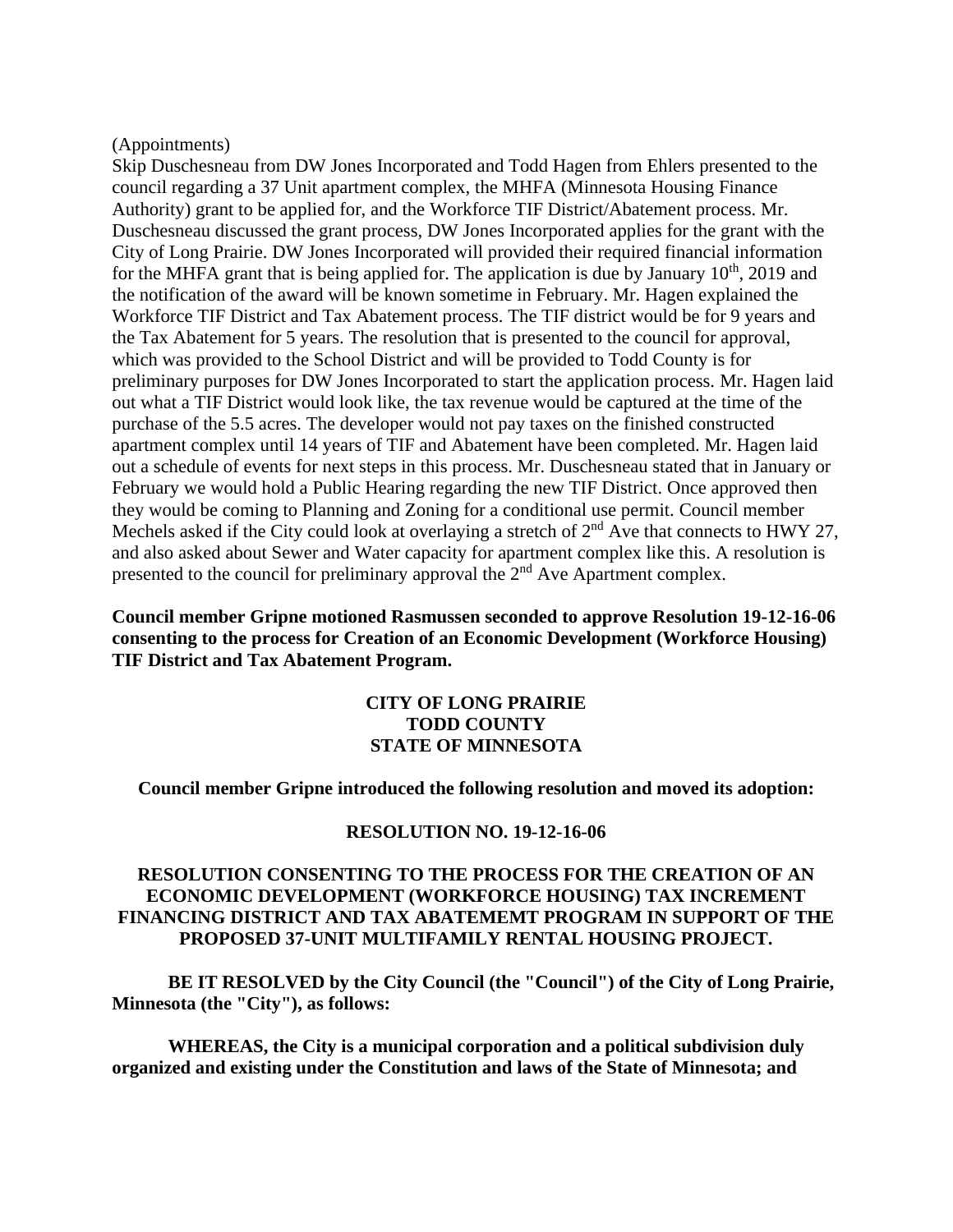**WHEREAS, pursuant to the Constitution and laws of the State of Minnesota, particularity Minnesota Statutes, Sections 469.174 through 469.1799, as amended, the City is authorized to use tax increment financing to carry out the public purposes described therein and contemplated thereby; and**

**WHEREAS, pursuant to the Constitution and laws of the State of Minnesota, particularity Minnesota Statutes, Sections 469.1812 through 469.1815, as amended, the City is authorized to use tax abatement financing after the tax increment financing has expired to further carry out the public purposes described therein and contemplated thereby; and**

**WHEREAS, a proposal has been made by D.W. Jones, Inc. (the "Developer") to construct a 37-unit apartment building in the City, which project is to be known as the 2nd Avenue Apartments at 100% market-rate and no income restricted units (the "Project"); and**

**WHEREAS, the Developer will submit an application for the Project pursuant to the Minnesota Housing Finance Authority's Workforce Housing Development Program in order to obtain grant funding of approximately \$1,358,000 that requires a local match of at least 50% of the funding request; and**

**WHEREAS, it is estimated that the tax increment and tax abatement generated from the proposed Project has a present value of approximately \$679,000 at 4.25% over a 14-year period with a 1% annual increase to the Project's assessed value; and**

**WHEREAS, the Project would be located on land that is currently owned by Northern Star Cooperatives Services; and**

**WHEREAS, the Developer has submitted its development proposal to the City and the City is supportive to the process of creating an economic development (workforce housing) tax increment financing district in support of the Project; and**

**WHEREAS, the Developer has also submitted its development proposal to the City and the City is supportive to the process of creating a tax abatement program to begin after the tax increment financing district has expired in further consideration of the Project; and**

**WHEREAS, the City wishes to support the Project and directs staff to work with the Developer to take the steps necessary to create a tax increment financing district and tax abatement program for the Project.**

**NOW THEREFORE, BE IT RESOLVED, by the City Council of the City of Long Prairie that the City supports the Project, and pending final determination of project eligibility, required reviews, public input, notices and hearings, and without surrendering its legislative discretion, hereby authorizes staff to proceed with the steps required to establish a tax increment financing district and tax abatement program for the Project; and**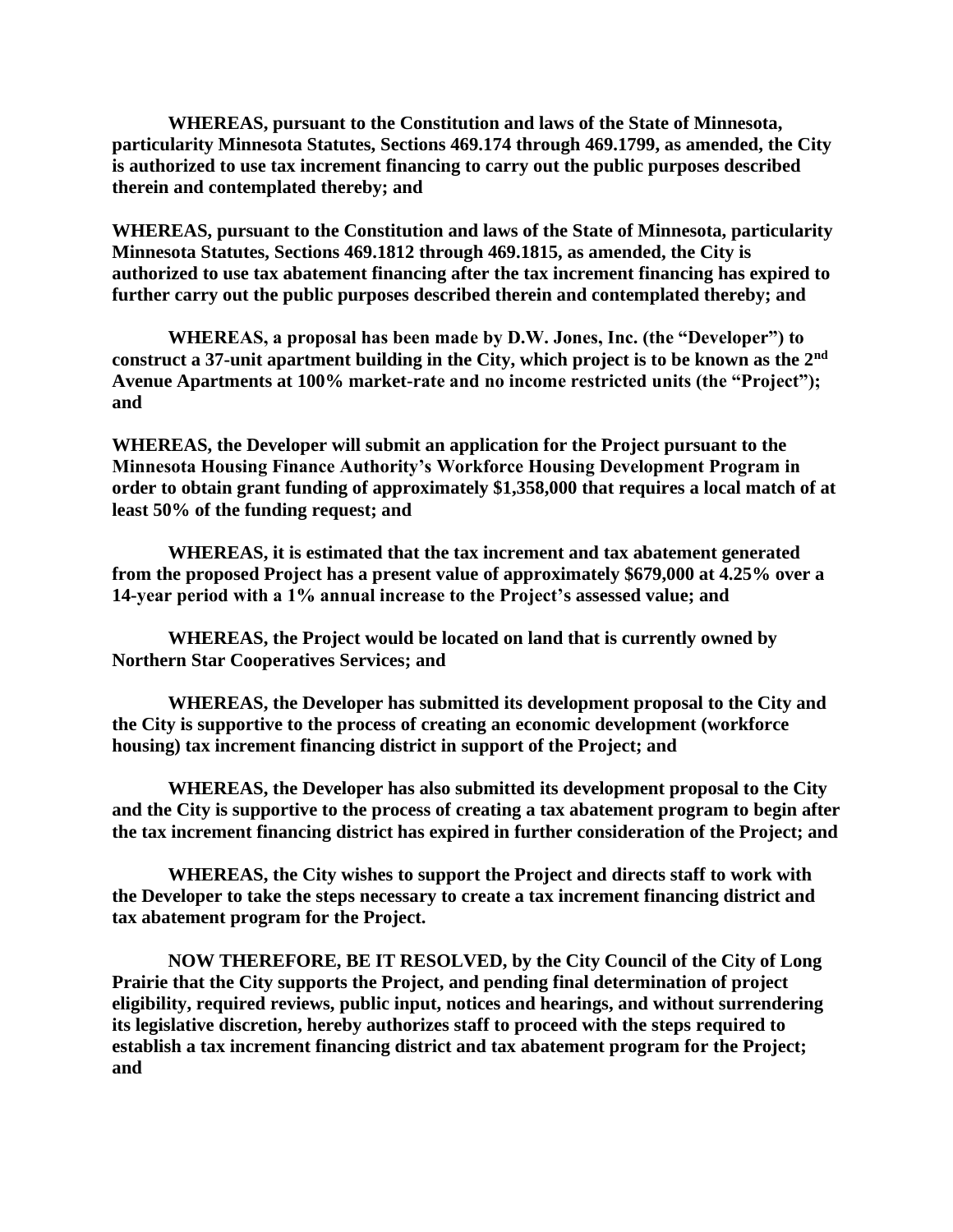**BE IT FURTHER RESOLVED, that City staff, in connection with the activities required to be undertaken by the City, continue its analysis of the Project, negotiate the terms and conditions of a development contract with the Developer or an affiliate whose general partner is controlled by the Developer, and prepare a development plan, tax increment financing plan and tax abatement program for the Project, all subject to final determination of project eligibility, required reviews, public input notices and hearings.**

**This resolution shall be in full force and effect from and after its passage.** 

**The motion for the adoption of the foregoing resolution was duly seconded by Council member Rasmussen, and upon a vote being taken thereon, the following voted in favor thereof: Council Members Gripne, Rasmussen, Wright, Mechels, and Mayor Dixon.**

**and the following voted against the same: 0**

#### **Dated: December 16, 2019**

Todd Hagen from Ehlers presented to the council in regards to a proposal for a Financial Management Plan & Debt Study. Mr. Hagen explained how this proposal came about. Through discussion with Administrator Gray on future road projects and other possible projects, Mr. Hagen suggested this Financial Management Plan may be very beneficial for the City of Long Prairie. The City would work with our Engineers, Bolton and Menk on current and future projects, Mr. Hagen at Ehlers would work on the financial side and a guide to paying for these projects. The Plan would also look at the fund accounts to help with future needs. Once the plan is complete the City will receive a copy for future use, the plan will cover a 10-year period. The cost of the study would be \$15,500.00. Council member Wright stated it would be roughly \$1,500.00 a year for the study. Mr. Hagen mentioned that it could also assist with future bond buy downs which would help the City Financially.

### **Council member Gripne motioned Dixon seconded to approve the start of the Financial Management Plan and Debt Study and not to exceed the \$15,500.00 in cost. Motion Carried Unanimously.**

(New Business)

**Council member Rasmussen motioned Wright seconded to approve the Resolution 19-12- 16-04 in support of a Minnesota Investment Fund Program. Motion Carried Unanimously.** 

### **RESOLUTION NO. 19-12-16-04 CITY OF LONG PRAIRIE, MINNESOTA**

### **Local Government Resolution in Support of a**

#### **Minnesota Investment Fund Program Application**

### **RESOLUTION REGARDING THE APPROVAL OF A MINNESOTA INVESTMENT FUND APPLICATION**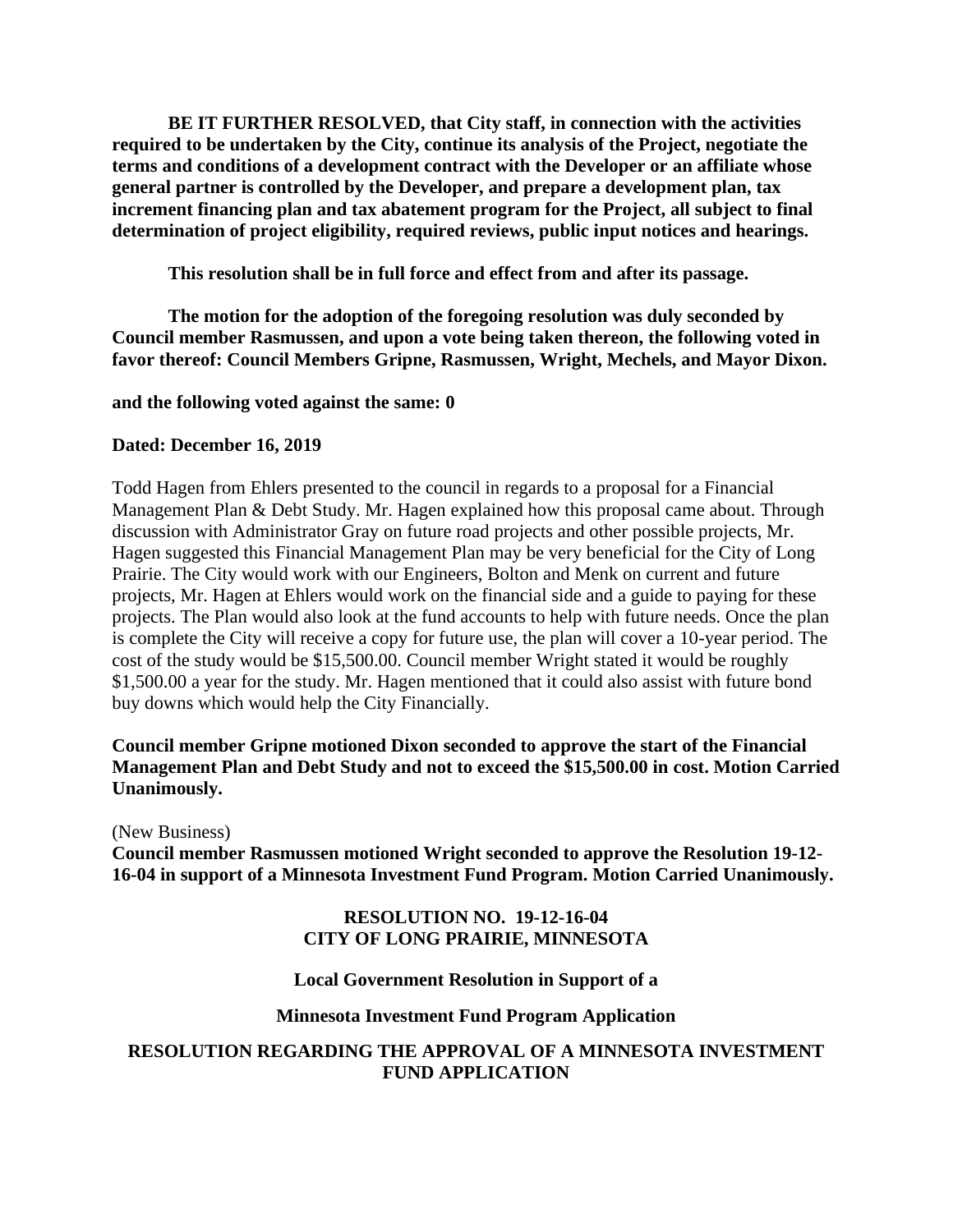# **IN CONNECTION WITH CITY OF LONG PRAIRIE FOR THE PROJECT ENTITLED ENTERPRISE-CP**

**WHEREAS, the City of Long Prairie Minnesota (the "City"), desires to assist Enterprise-CP which is proposing to purchase the LCS Communications Building in the City; and add additional equipment to expand business operations.** 

**WHEREAS, the City of Long Prairie understands that Enterprise-CP through and with the support of the City of Long Prairie, wishes to apply or has applied to the Minnesota Department of Employment and Economic Development's Minnesota Investment Fund Program for project financing; and,**

**WHEREAS, the City of Long Prairie held a City Council meeting on December 16th, 2019 to consider this matter.**

**NOW, THEREFORE, BE IT RESOLVED that, after due consideration, the Mayor and City Council of the City of Long Prairie Minnesota, hereby express their approval of the Minnesota Investment Fund application from the City of Long Prairie to assist with this project.** 

**Sworn and Executed Under My Hand this day of the case of the Second Second Executed Under My Hand this day of the case of the second Second Second Second Second Second Second Second Second Second Second Second Second Seco** 

**\_\_\_\_\_\_\_\_\_\_\_\_\_\_\_\_\_\_\_\_\_\_\_\_\_\_\_\_\_\_\_\_\_\_\_\_\_\_\_\_**

**ATTEST:**

**Mayor – Jodi Dixon** 

**\_\_\_\_\_\_\_\_\_\_\_\_\_\_\_\_\_\_\_\_\_\_\_\_\_\_\_\_\_\_\_\_\_\_\_\_\_\_\_\_ City Administrator – Ted Gray** 

**Council member Gripne motioned Dixon seconded to approve the Resolution 19-12-16-05 to enter into MNDOT Maintenance Agreement for Routine Maintenance on the HWY 71 bridge. Motion Carried Unanimously**

# **CITY OF LONG PRAIRIE**

# **RESOLUTION #19-12-16-05**

**IT IS RESOLVED that the City of Long Prairie enter into MnDOT Agreement No. 1035789 with the State of Minnesota, Department of Transportation for the following purposes:**

**To provide for routine maintenance by the City at no cost to the State for sidewalks, trails, pedestrian facilities, and storm sewer upon, along, and adjacent to Trunk Highway No. 71, the limits of which are defined in said Agreement.**

**IT IS FURTHER RESOLVED that the Mayor and the City Administrator/Clerk are authorized to execute the Agreement and any amendments to the Agreement.**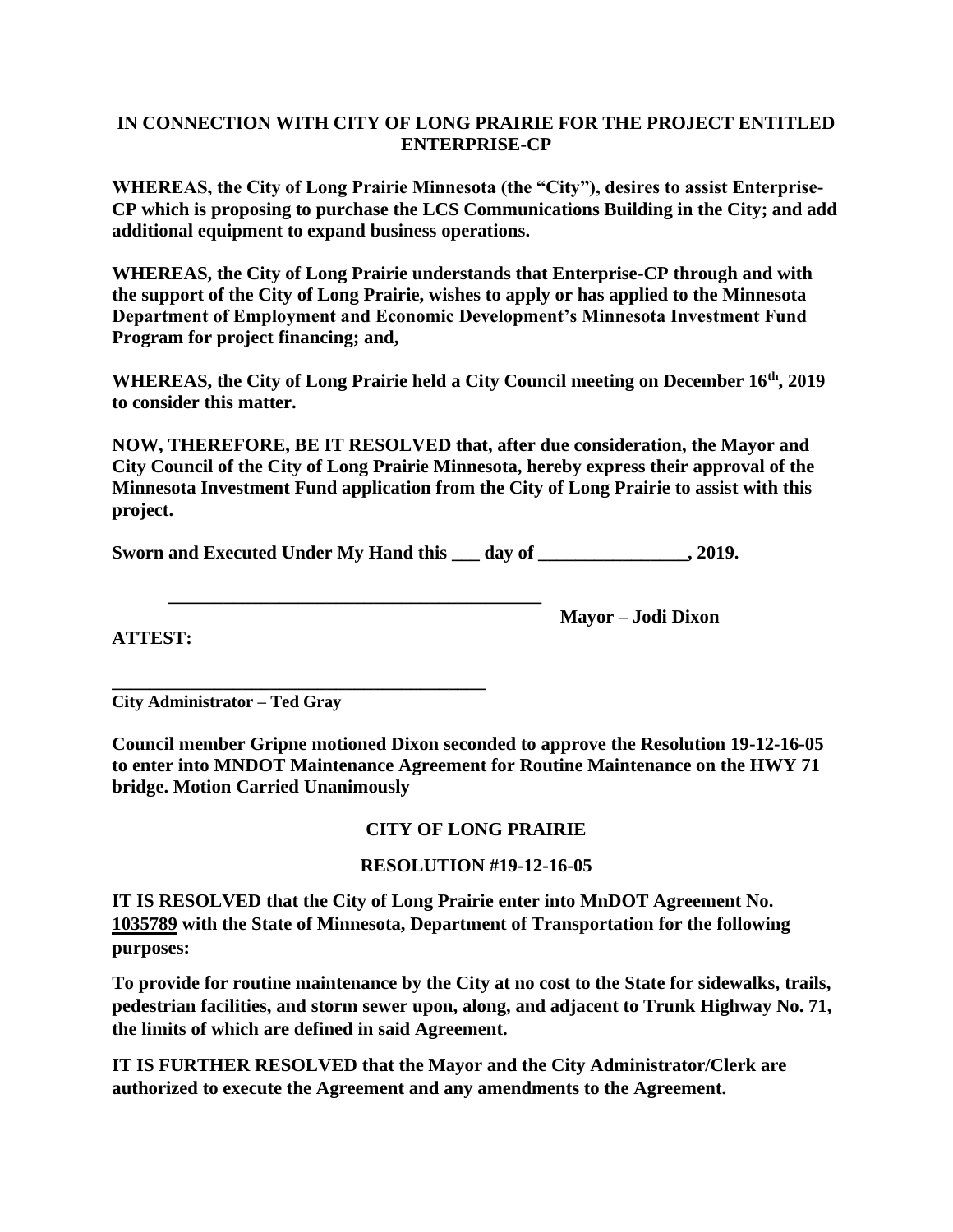### **CERTIFICATION**

**I certify that the above Resolution is an accurate copy of the Resolution adopted by the Council of the City of Long Prairie at an authorized meeting held on the 16th day of December 2019, as shown by the minutes of the meeting in my possession.**

| Subscribed and sworn to me this |                 |
|---------------------------------|-----------------|
| 16th day of December 2019.      | (Signature)     |
| Notary Public                   |                 |
|                                 | (Type or Print) |
| <b>My Commission Expires</b>    |                 |
|                                 | (Title)         |

**Council member Gripne motioned Mechels seconded to approve Pay Request #6 for Wastewater Treatment Facility Improvements of \$1,055,412.48 payable to Rice Lake Construction Group. Motion Carried Unanimously.**

**Council member Rasmussen motioned Mechels seconded to approve the Invoice of \$3,922.00 from Braun Intertec for Construction and Materials Testing at the Wastewater Facility. Motion carried unanimously.** 

**Council member Rasmussen motioned Wright seconded to approve the American Legion General Cooperation License for 2020. Motion carried unanimously.**

**Council member Gripne motioned Rasmussen seconded to approve the Oath of Commissioner of Housing and Redevelopment Author of Long Prairie Minnesota for Margaret Wold-Leverick. Motion carried unanimously.** 

**Council member Gripne motioned Dixon seconded to approve the certification to Todd County for Delinquent Garbage, Water, and Sewer Assessments. Motion carried unanimously.**

(Council Reports)

Public Works: Council Member Mechels read a report from Public Works Director Chad Bosl: Wastewater plant project is moving along still pouring some concrete, piping, and site work, along with moving snow. We will be working on cleaning up some piles in town, and around all the lights and hangers at the airport.